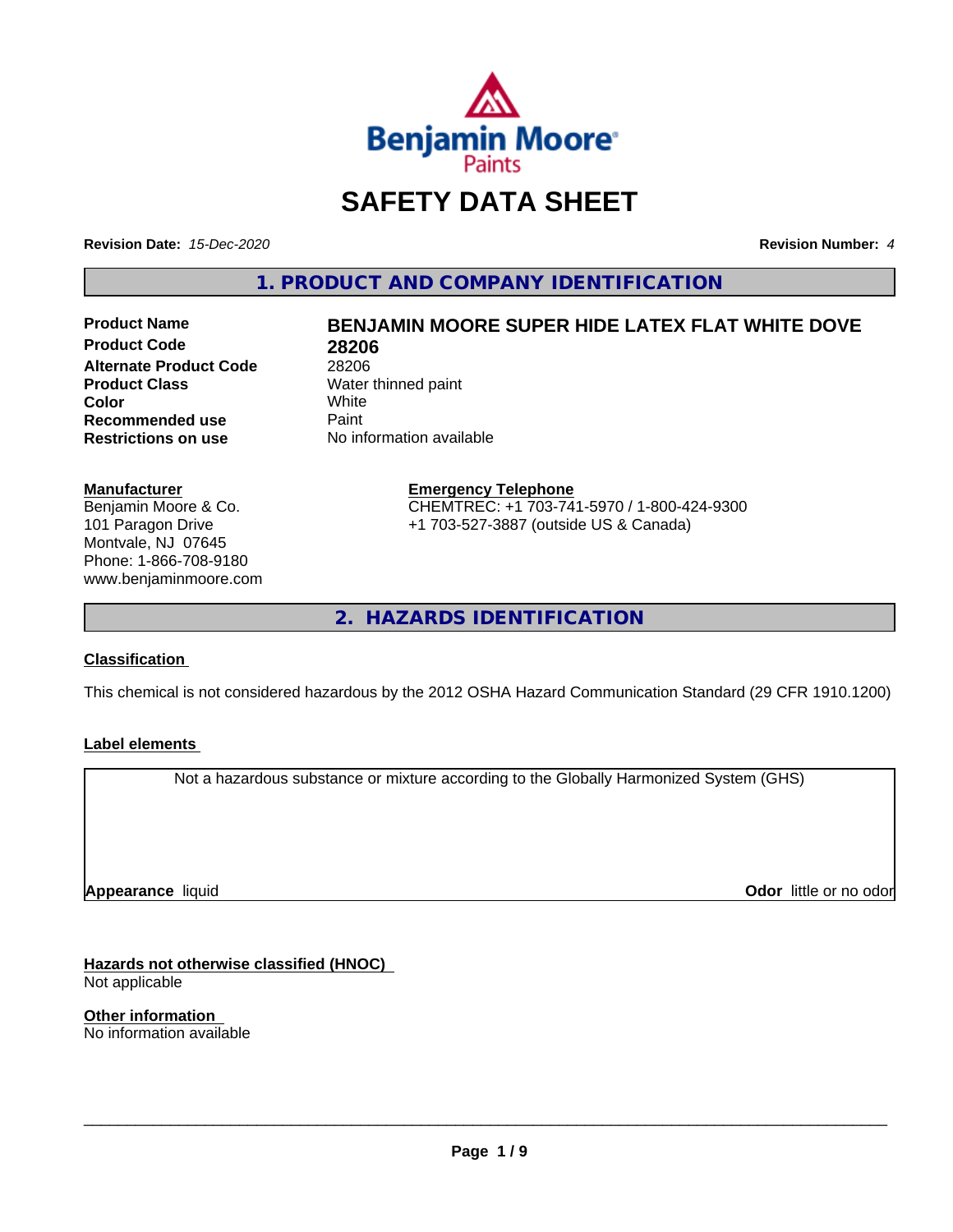**WARNING:** This product contains isothiazolinone compounds at levels of <0.1%. These substances are biocides commonly found in most paints and a variety of personal care products as a preservative. Certain individuals may be sensitive or allergic to these substances, even at low levels.

\_\_\_\_\_\_\_\_\_\_\_\_\_\_\_\_\_\_\_\_\_\_\_\_\_\_\_\_\_\_\_\_\_\_\_\_\_\_\_\_\_\_\_\_\_\_\_\_\_\_\_\_\_\_\_\_\_\_\_\_\_\_\_\_\_\_\_\_\_\_\_\_\_\_\_\_\_\_\_\_\_\_\_\_\_\_\_\_\_\_\_\_\_

## **3. COMPOSITION INFORMATION ON COMPONENTS**

| <b>Chemical name</b> | CAS No.    | Weight-%  |
|----------------------|------------|-----------|
| Kaolin, calcined     | 92704-41-1 | $10 - 15$ |
| Limestone            | 1317-65-3  | $10 - 15$ |
| Titanium dioxide     | 13463-67-7 | $10 - 15$ |
| Diatomaceous earth   | 61790-53-2 | - 5       |
| Silica amorphous     | 7631-86-9  | - 5       |

| Suitable Extinguishing Media                     | Use extinguishing measures that are appropriate to local                                                 |
|--------------------------------------------------|----------------------------------------------------------------------------------------------------------|
|                                                  | 5. FIRE-FIGHTING MEASURES                                                                                |
| <b>Notes To Physician</b>                        | Treat symptomatically.                                                                                   |
| <b>Most Important</b><br><b>Symptoms/Effects</b> | None known.                                                                                              |
| Ingestion                                        | Clean mouth with water and afterwards drink plenty of water. Consult a physician<br>if necessary.        |
| <b>Inhalation</b>                                | Move to fresh air. If symptoms persist, call a physician.                                                |
| <b>Skin Contact</b>                              | Wash off immediately with soap and plenty of water while removing all<br>contaminated clothes and shoes. |
| <b>Eye Contact</b>                               | Rinse thoroughly with plenty of water for at least 15 minutes and consult a<br>physician.                |
| <b>General Advice</b>                            | No hazards which require special first aid measures.                                                     |
|                                                  | 4. FIRST AID MEASURES                                                                                    |

| 94150000                                              | 000 0Amigaioning mododroo that are appropriate to loodi<br>circumstances and the surrounding environment.                                    |
|-------------------------------------------------------|----------------------------------------------------------------------------------------------------------------------------------------------|
| Protective equipment and precautions for firefighters | As in any fire, wear self-contained breathing apparatus<br>pressure-demand, MSHA/NIOSH (approved or equivalent)<br>and full protective gear. |
| <b>Specific Hazards Arising From The Chemical</b>     | Closed containers may rupture if exposed to fire or<br>extreme heat.                                                                         |
| Sensitivity to mechanical impact                      | No                                                                                                                                           |
| Sensitivity to static discharge                       | No                                                                                                                                           |
| <b>Flash Point Data</b><br>Flash point (°F)           | Not applicable                                                                                                                               |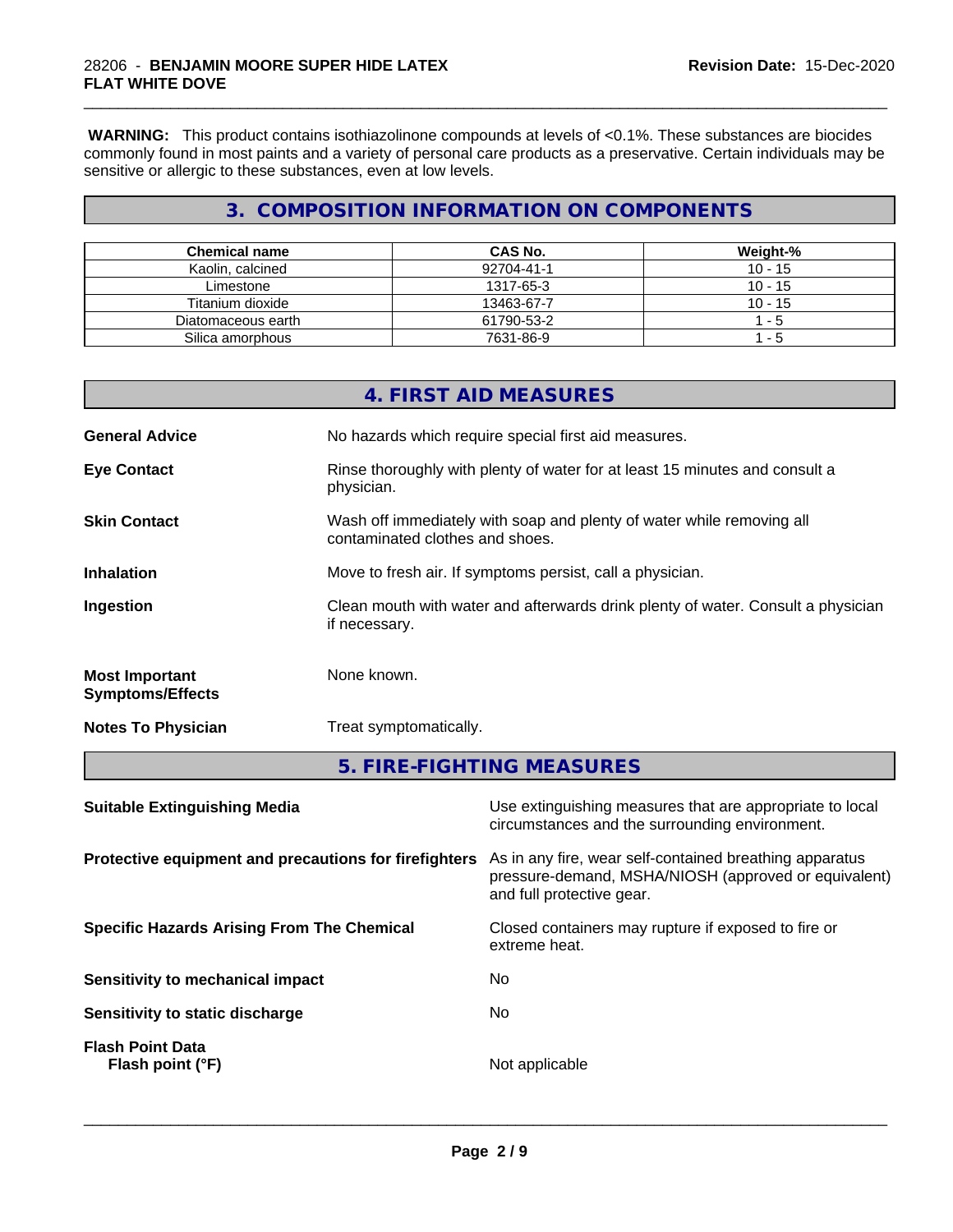| Flash Point (°C)<br><b>Method</b>                             |                 | Not applicable<br>Not applicable |                                |
|---------------------------------------------------------------|-----------------|----------------------------------|--------------------------------|
| <b>Flammability Limits In Air</b>                             |                 |                                  |                                |
| Lower flammability limit:<br><b>Upper flammability limit:</b> |                 | Not applicable<br>Not applicable |                                |
| <b>NFPA</b><br>Health: 1                                      | Flammability: 0 | <b>Instability: 0</b>            | <b>Special: Not Applicable</b> |
| <b>NFPA Legend</b><br>0 Not Horordoug                         |                 |                                  |                                |

\_\_\_\_\_\_\_\_\_\_\_\_\_\_\_\_\_\_\_\_\_\_\_\_\_\_\_\_\_\_\_\_\_\_\_\_\_\_\_\_\_\_\_\_\_\_\_\_\_\_\_\_\_\_\_\_\_\_\_\_\_\_\_\_\_\_\_\_\_\_\_\_\_\_\_\_\_\_\_\_\_\_\_\_\_\_\_\_\_\_\_\_\_

- 0 Not Hazardous
- 1 Slightly
- 2 Moderate
- 3 High
- 4 Severe

*The ratings assigned are only suggested ratings, the contractor/employer has ultimate responsibilities for NFPA ratings where this system is used.*

*Additional information regarding the NFPA rating system is available from the National Fire Protection Agency (NFPA) at www.nfpa.org.*

|                                  | 6. ACCIDENTAL RELEASE MEASURES                                                                                                                                                   |
|----------------------------------|----------------------------------------------------------------------------------------------------------------------------------------------------------------------------------|
| <b>Personal Precautions</b>      | Avoid contact with skin, eyes and clothing. Ensure adequate ventilation.                                                                                                         |
| <b>Other Information</b>         | Prevent further leakage or spillage if safe to do so.                                                                                                                            |
| <b>Environmental precautions</b> | See Section 12 for additional Ecological Information.                                                                                                                            |
| <b>Methods for Cleaning Up</b>   | Soak up with inert absorbent material. Sweep up and shovel into suitable<br>containers for disposal.                                                                             |
|                                  | 7. HANDLING AND STORAGE                                                                                                                                                          |
| <b>Handling</b>                  | Avoid contact with skin, eyes and clothing. Avoid breathing vapors, spray mists or<br>sanding dust. In case of insufficient ventilation, wear suitable respiratory<br>equipment. |
| <b>Storage</b>                   | Keep container tightly closed. Keep out of the reach of children.                                                                                                                |
| <b>Incompatible Materials</b>    | No information available                                                                                                                                                         |

**8. EXPOSURE CONTROLS/PERSONAL PROTECTION**

## **Exposure Limits**

| <b>Chemical name</b> | <b>ACGIH TLV</b>         | <b>OSHA PEL</b>            |
|----------------------|--------------------------|----------------------------|
| Limestone            | N/E                      | 15 mg/m <sup>3</sup> - TWA |
|                      |                          | $5 \text{ mg/m}^3$ - TWA   |
| Titanium dioxide     | TWA: $10 \text{ mg/m}^3$ | 15 mg/m <sup>3</sup> - TWA |
| Diatomaceous earth   | N/E                      |                            |
|                      |                          | 20 mppcf - TWA             |
| Silica amorphous     | N/E                      | 20 mppcf - TWA             |
|                      |                          |                            |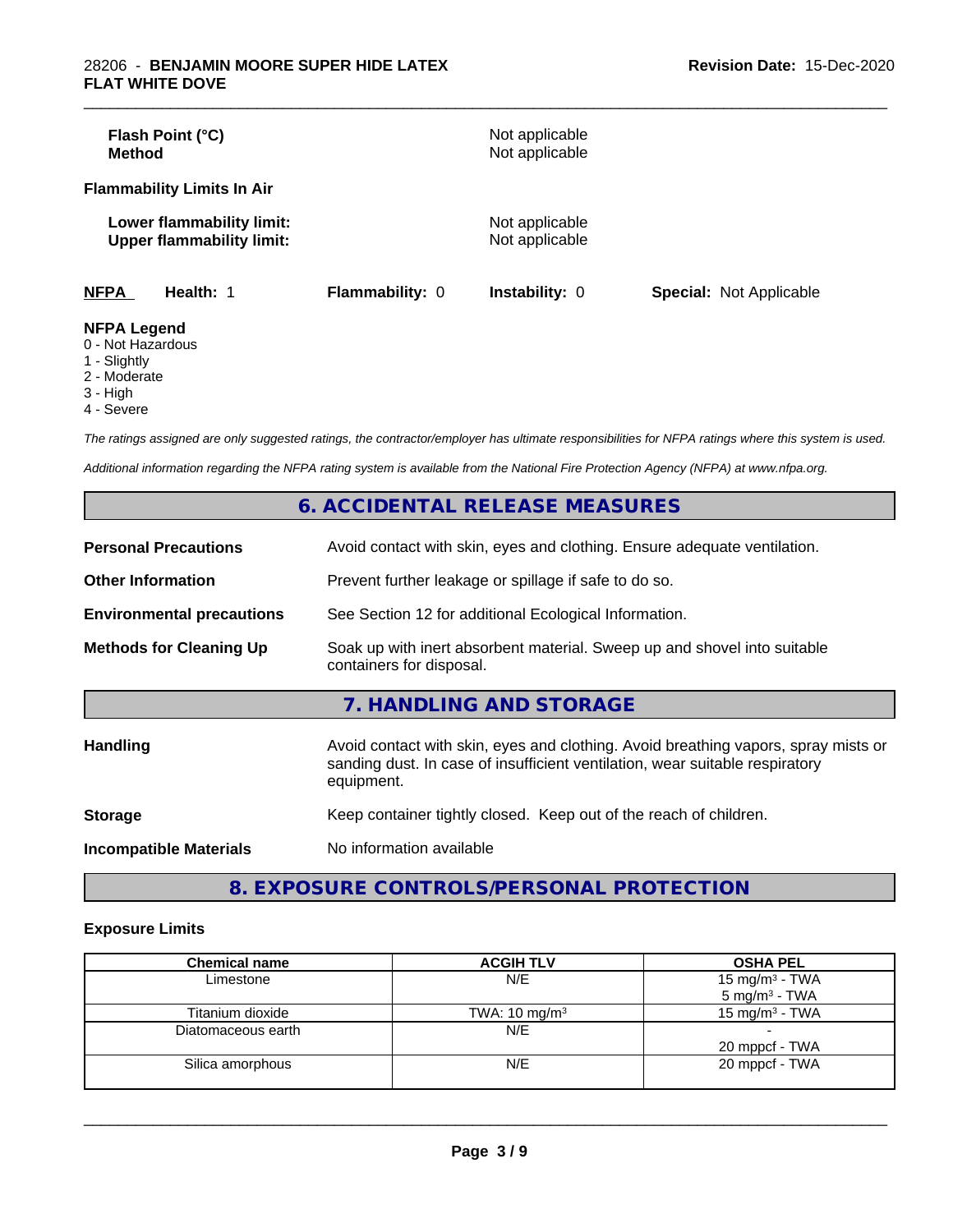#### **Legend**

ACGIH - American Conference of Governmental Industrial Hygienists Exposure Limits OSHA - Occupational Safety & Health Administration Exposure Limits N/E - Not Established

| <b>Engineering Measures</b>          | Ensure adequate ventilation, especially in confined areas.                                                                          |
|--------------------------------------|-------------------------------------------------------------------------------------------------------------------------------------|
| <b>Personal Protective Equipment</b> |                                                                                                                                     |
| <b>Eye/Face Protection</b>           | Safety glasses with side-shields.                                                                                                   |
| <b>Skin Protection</b>               | Protective gloves and impervious clothing.                                                                                          |
| <b>Respiratory Protection</b>        | In case of insufficient ventilation wear suitable respiratory equipment.                                                            |
| <b>Hygiene Measures</b>              | Avoid contact with skin, eyes and clothing. Remove and wash contaminated<br>clothing before re-use. Wash thoroughly after handling. |

## **9. PHYSICAL AND CHEMICAL PROPERTIES**

**Appearance** liquid<br> **Appearance** liquid<br> **Odor Odor Threshold No information available No information available Density (Ibs/gal)** 10.95 - 11.05<br> **Specific Gravity** 1.31 - 1.33 **Specific Gravity**<br>pH **Viscosity (cps)** No information available **Solubility(ies)** No information available **Water solubility** No information available **Evaporation Rate No information available No information available Vapor pressure** No information available **No information** available **Vapor density**<br> **We Solids**<br>
We Solid Wi, % Solids
2019 **Wt. % Solids** 40 - 50<br> **Vol. % Solids** 25 - 35 **Vol. % Solids Wt. % Volatiles** 50 - 60<br> **Vol. % Volatiles** 65 - 75 **Vol. % Volatiles VOC Regulatory Limit (g/L)** < 50 **Boiling Point (°F)** 212 **Boiling Point (°C)** 100 **Freezing point (°F)** 32 **Freezing Point (°C)** 0 **Flash point (°F)** Not applicable **Flash Point (°C)** Not applicable **Method**<br> **Flammability (solid, gas)**<br> **Commability (solid, gas)**<br> **Not** applicable **Flammability** (solid, gas) **Upper flammability limit:**<br> **Lower flammability limit:** Not applicable Not applicable **Lower flammability limit:**<br> **Autoignition Temperature (°F)** Not applicable available and the Mustafable and Mustafable and Mustafable and Mu **Autoignition Temperature (°F) Autoignition Temperature (°C)** No information available **Decomposition Temperature (°F)** No information available **Decomposition Temperature (°C)** No information available **Partition coefficient** and the settlement of the settlement of the No information available

**Odor** little or no odor **No information available** 

 $\overline{\phantom{a}}$  ,  $\overline{\phantom{a}}$  ,  $\overline{\phantom{a}}$  ,  $\overline{\phantom{a}}$  ,  $\overline{\phantom{a}}$  ,  $\overline{\phantom{a}}$  ,  $\overline{\phantom{a}}$  ,  $\overline{\phantom{a}}$  ,  $\overline{\phantom{a}}$  ,  $\overline{\phantom{a}}$  ,  $\overline{\phantom{a}}$  ,  $\overline{\phantom{a}}$  ,  $\overline{\phantom{a}}$  ,  $\overline{\phantom{a}}$  ,  $\overline{\phantom{a}}$  ,  $\overline{\phantom{a}}$ 

\_\_\_\_\_\_\_\_\_\_\_\_\_\_\_\_\_\_\_\_\_\_\_\_\_\_\_\_\_\_\_\_\_\_\_\_\_\_\_\_\_\_\_\_\_\_\_\_\_\_\_\_\_\_\_\_\_\_\_\_\_\_\_\_\_\_\_\_\_\_\_\_\_\_\_\_\_\_\_\_\_\_\_\_\_\_\_\_\_\_\_\_\_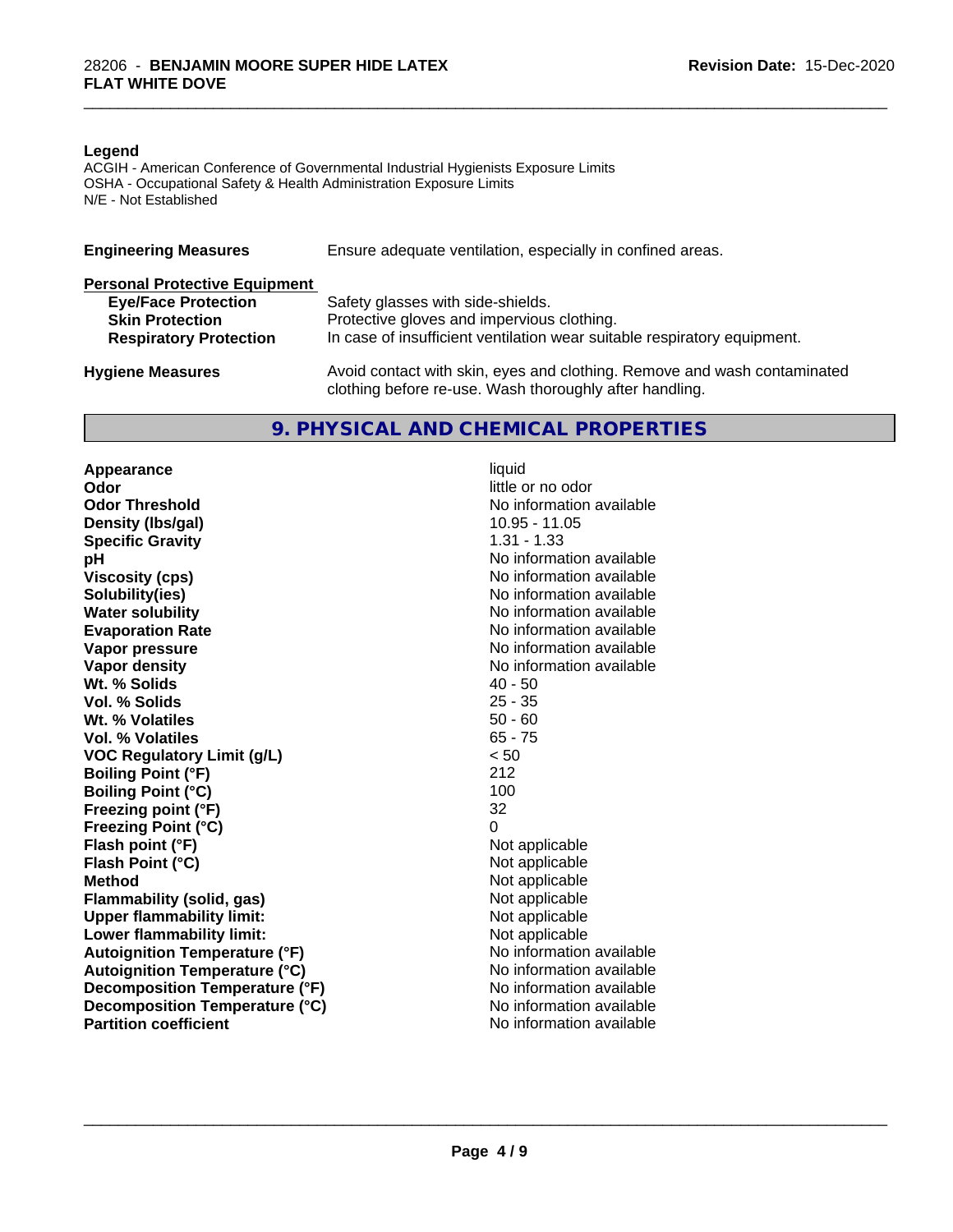## **10. STABILITY AND REACTIVITY**

\_\_\_\_\_\_\_\_\_\_\_\_\_\_\_\_\_\_\_\_\_\_\_\_\_\_\_\_\_\_\_\_\_\_\_\_\_\_\_\_\_\_\_\_\_\_\_\_\_\_\_\_\_\_\_\_\_\_\_\_\_\_\_\_\_\_\_\_\_\_\_\_\_\_\_\_\_\_\_\_\_\_\_\_\_\_\_\_\_\_\_\_\_

| <b>Reactivity</b>                       | Not Applicable                           |
|-----------------------------------------|------------------------------------------|
| <b>Chemical Stability</b>               | Stable under normal conditions.          |
| <b>Conditions to avoid</b>              | Prevent from freezing.                   |
| <b>Incompatible Materials</b>           | No materials to be especially mentioned. |
| <b>Hazardous Decomposition Products</b> | None under normal use.                   |
| Possibility of hazardous reactions      | None under normal conditions of use.     |

## **11. TOXICOLOGICAL INFORMATION**

| <b>Product Information</b>               |                                                                                                                 |
|------------------------------------------|-----------------------------------------------------------------------------------------------------------------|
| Information on likely routes of exposure |                                                                                                                 |
| <b>Principal Routes of Exposure</b>      | Eye contact, skin contact and inhalation.                                                                       |
| <b>Acute Toxicity</b>                    |                                                                                                                 |
| <b>Product Information</b>               | No information available                                                                                        |
|                                          | Symptoms related to the physical, chemical and toxicological characteristics                                    |
| <b>Symptoms</b>                          | No information available                                                                                        |
|                                          | Delayed and immediate effects as well as chronic effects from short and long-term exposure                      |
| Eye contact                              | May cause slight irritation.                                                                                    |
| <b>Skin contact</b>                      | Substance may cause slight skin irritation. Prolonged or repeated contact may dry<br>skin and cause irritation. |
| <b>Inhalation</b>                        | May cause irritation of respiratory tract.                                                                      |
| Ingestion                                | Ingestion may cause gastrointestinal irritation, nausea, vomiting and diarrhea.                                 |
| <b>Sensitization</b>                     | No information available                                                                                        |
| <b>Neurological Effects</b>              | No information available.                                                                                       |
| <b>Mutagenic Effects</b>                 | No information available.                                                                                       |
| <b>Reproductive Effects</b>              | No information available.                                                                                       |
| <b>Developmental Effects</b>             | No information available.                                                                                       |
| <b>Target organ effects</b>              | No information available.                                                                                       |
| <b>STOT - single exposure</b>            | No information available.                                                                                       |
| <b>STOT - repeated exposure</b>          | No information available.                                                                                       |
| Other adverse effects                    | No information available.                                                                                       |
| <b>Aspiration Hazard</b>                 | No information available                                                                                        |
| <b>Numerical measures of toxicity</b>    |                                                                                                                 |

**The following values are calculated based on chapter 3.1 of the GHS document**

| ATEmix (oral)          | 80700 mg/kg  |
|------------------------|--------------|
| <b>ATEmix (dermal)</b> | 123944 mg/kg |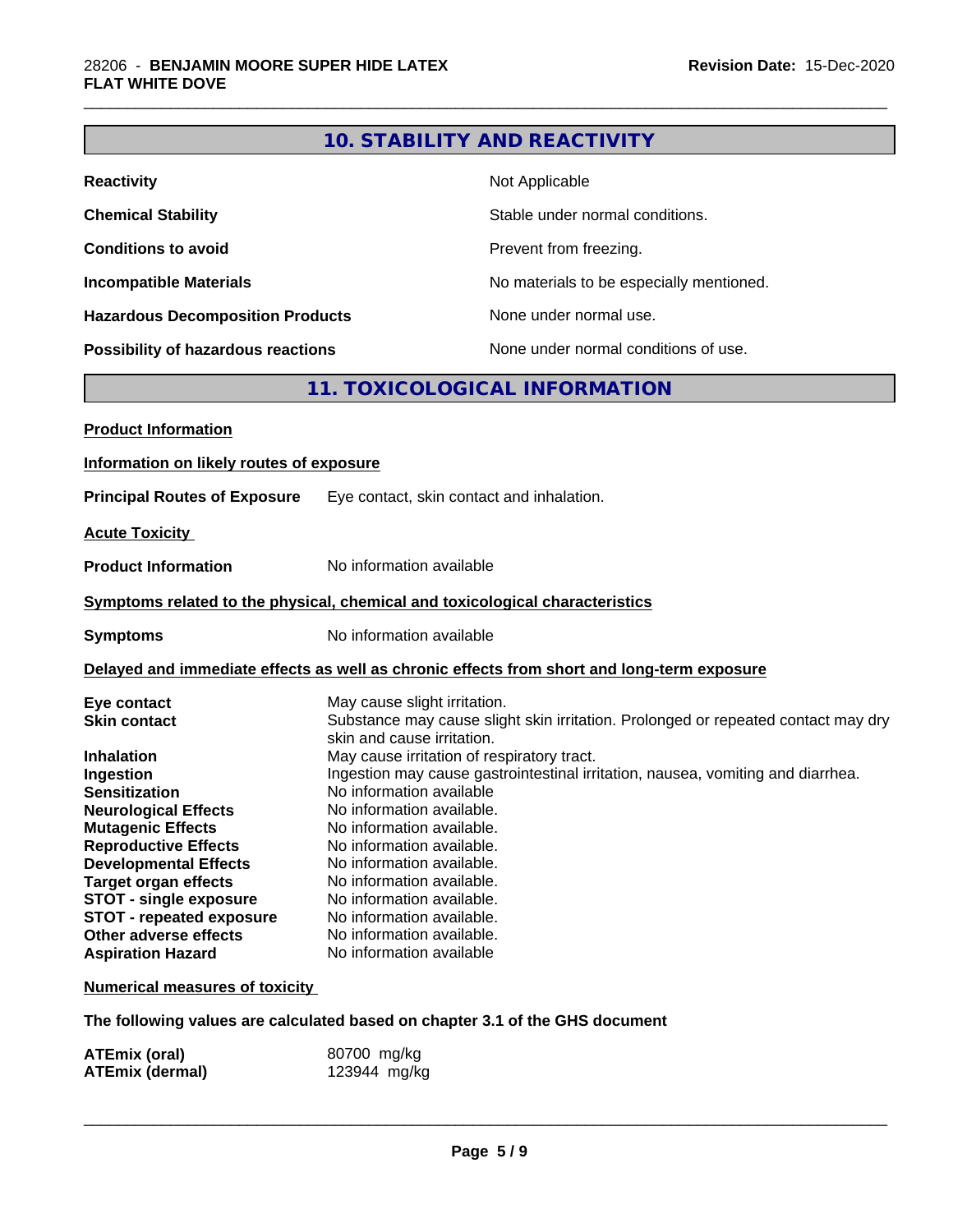## **Component Information**

| Chemical name                  | Oral LD50             | Dermal LD50             | Inhalation LC50        |
|--------------------------------|-----------------------|-------------------------|------------------------|
| Kaolin, calcined<br>92704-41-1 | $>$ 2000 mg/kg (Rat)  |                         |                        |
| Titanium dioxide<br>13463-67-7 | $> 10000$ mg/kg (Rat) |                         |                        |
| Silica amorphous<br>7631-86-9  | $= 7900$ mg/kg (Rat)  | $>$ 2000 mg/kg (Rabbit) | $> 2.2$ mg/L (Rat) 1 h |

\_\_\_\_\_\_\_\_\_\_\_\_\_\_\_\_\_\_\_\_\_\_\_\_\_\_\_\_\_\_\_\_\_\_\_\_\_\_\_\_\_\_\_\_\_\_\_\_\_\_\_\_\_\_\_\_\_\_\_\_\_\_\_\_\_\_\_\_\_\_\_\_\_\_\_\_\_\_\_\_\_\_\_\_\_\_\_\_\_\_\_\_\_

## **Chronic Toxicity**

#### **Carcinogenicity**

*The information below indicateswhether each agency has listed any ingredient as a carcinogen:.*

| <b>Chemical name</b>         | <b>IARC</b>                    | <b>NTP</b> | <b>OCUA</b><br>שטש |
|------------------------------|--------------------------------|------------|--------------------|
|                              | .<br>2B<br>Possible<br>⊧ Human |            | Listed<br>.        |
| نت ا<br>dioxide<br>l itanium | Carcinogen                     |            |                    |

• Although IARC has classified titanium dioxide as possibly carcinogenic to humans (2B), their summary concludes: "No significant exposure to titanium dioxide is thought to occur during the use of products in which titanium dioxide is bound to other materials, such as paint."

#### **Legend**

IARC - International Agency for Research on Cancer NTP - National Toxicity Program OSHA - Occupational Safety & Health Administration

**12. ECOLOGICAL INFORMATION**

#### **Ecotoxicity Effects**

The environmental impact of this product has not been fully investigated.

#### **Product Information**

#### **Acute Toxicity to Fish**

No information available

#### **Acute Toxicity to Aquatic Invertebrates**

No information available

#### **Acute Toxicity to Aquatic Plants**

No information available

#### **Persistence / Degradability**

No information available.

#### **Bioaccumulation**

No information available.

#### **Mobility in Environmental Media**

No information available.

## **Ozone**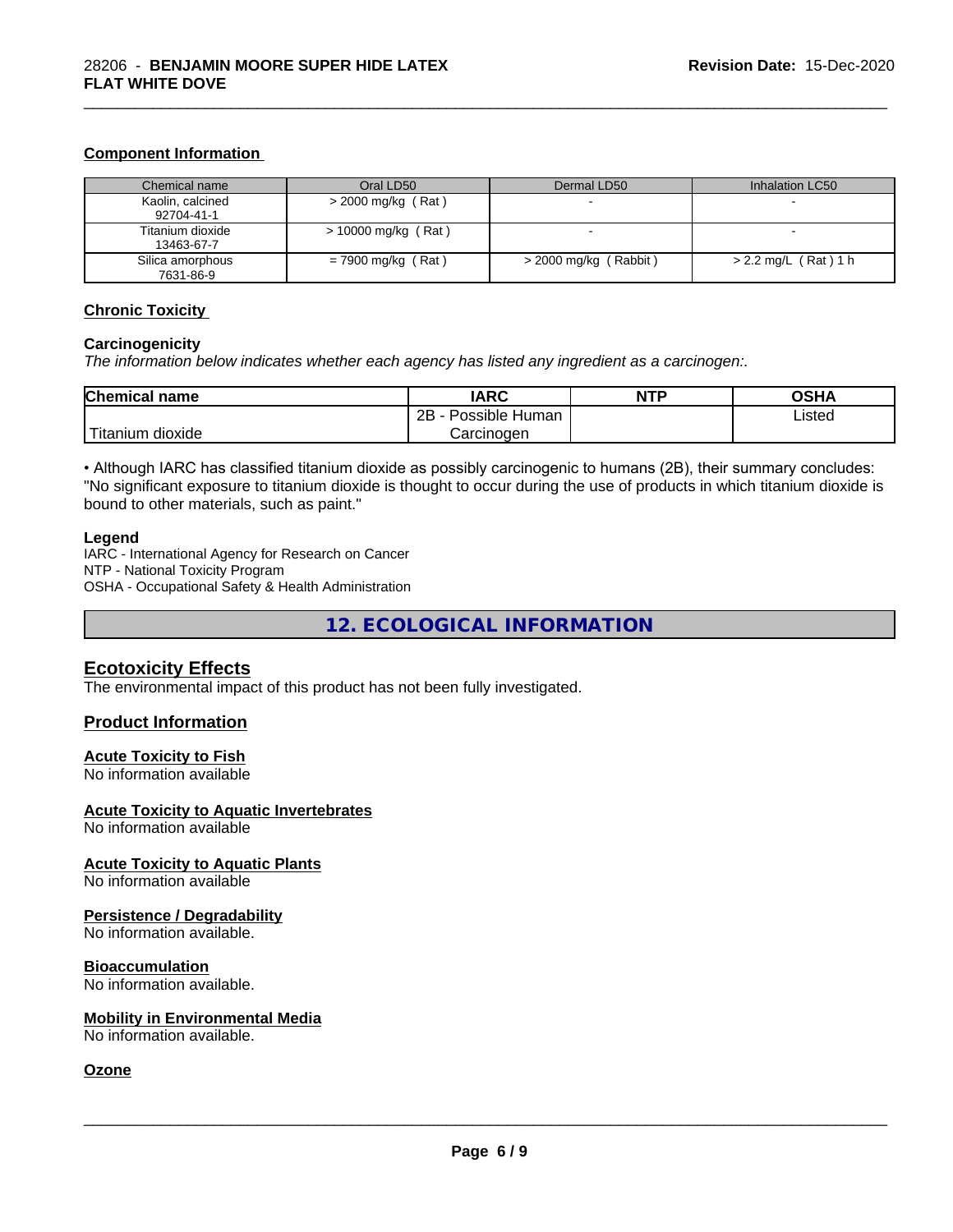No information available

#### **Component Information**

#### **Acute Toxicity to Fish**

Titanium dioxide  $\overline{\text{LC50:}}$  > 1000 mg/L (Fathead Minnow - 96 hr.)

#### **Acute Toxicity to Aquatic Invertebrates**

No information available

#### **Acute Toxicity to Aquatic Plants**

No information available

|                                  | 13. DISPOSAL CONSIDERATIONS                                                                                                                                                                                               |  |
|----------------------------------|---------------------------------------------------------------------------------------------------------------------------------------------------------------------------------------------------------------------------|--|
| <b>Waste Disposal Method</b>     | Dispose of in accordance with federal, state, and local regulations. Local<br>requirements may vary, consult your sanitation department or state-designated<br>environmental protection agency for more disposal options. |  |
|                                  | 14. TRANSPORT INFORMATION                                                                                                                                                                                                 |  |
| <b>DOT</b>                       | Not regulated                                                                                                                                                                                                             |  |
| <b>ICAO/IATA</b>                 | Not regulated                                                                                                                                                                                                             |  |
| <b>IMDG / IMO</b>                | Not regulated                                                                                                                                                                                                             |  |
|                                  | <b>15. REGULATORY INFORMATION</b>                                                                                                                                                                                         |  |
| <b>International Inventories</b> |                                                                                                                                                                                                                           |  |
| <b>TSCA: United States</b>       | Yes - All components are listed or exempt.                                                                                                                                                                                |  |

\_\_\_\_\_\_\_\_\_\_\_\_\_\_\_\_\_\_\_\_\_\_\_\_\_\_\_\_\_\_\_\_\_\_\_\_\_\_\_\_\_\_\_\_\_\_\_\_\_\_\_\_\_\_\_\_\_\_\_\_\_\_\_\_\_\_\_\_\_\_\_\_\_\_\_\_\_\_\_\_\_\_\_\_\_\_\_\_\_\_\_\_\_

| TOUA. UNIIGU OlalGS | <b>163</b> - All components are ilsted or exempt. |
|---------------------|---------------------------------------------------|
| <b>DSL: Canada</b>  | Yes - All components are listed or exempt.        |

## **Federal Regulations**

#### **SARA 311/312 hazardous categorization**

| Acute health hazard               | N٥ |
|-----------------------------------|----|
| Chronic Health Hazard             | Nο |
| Fire hazard                       | N٥ |
| Sudden release of pressure hazard | Nο |
| Reactive Hazard                   | Nο |

## **SARA 313**

Section 313 of Title III of the Superfund Amendments and Reauthorization Act of 1986 (SARA). This product contains a chemical or chemicals which are subject to the reporting requirements of the Act and Title 40 of the Code of Federal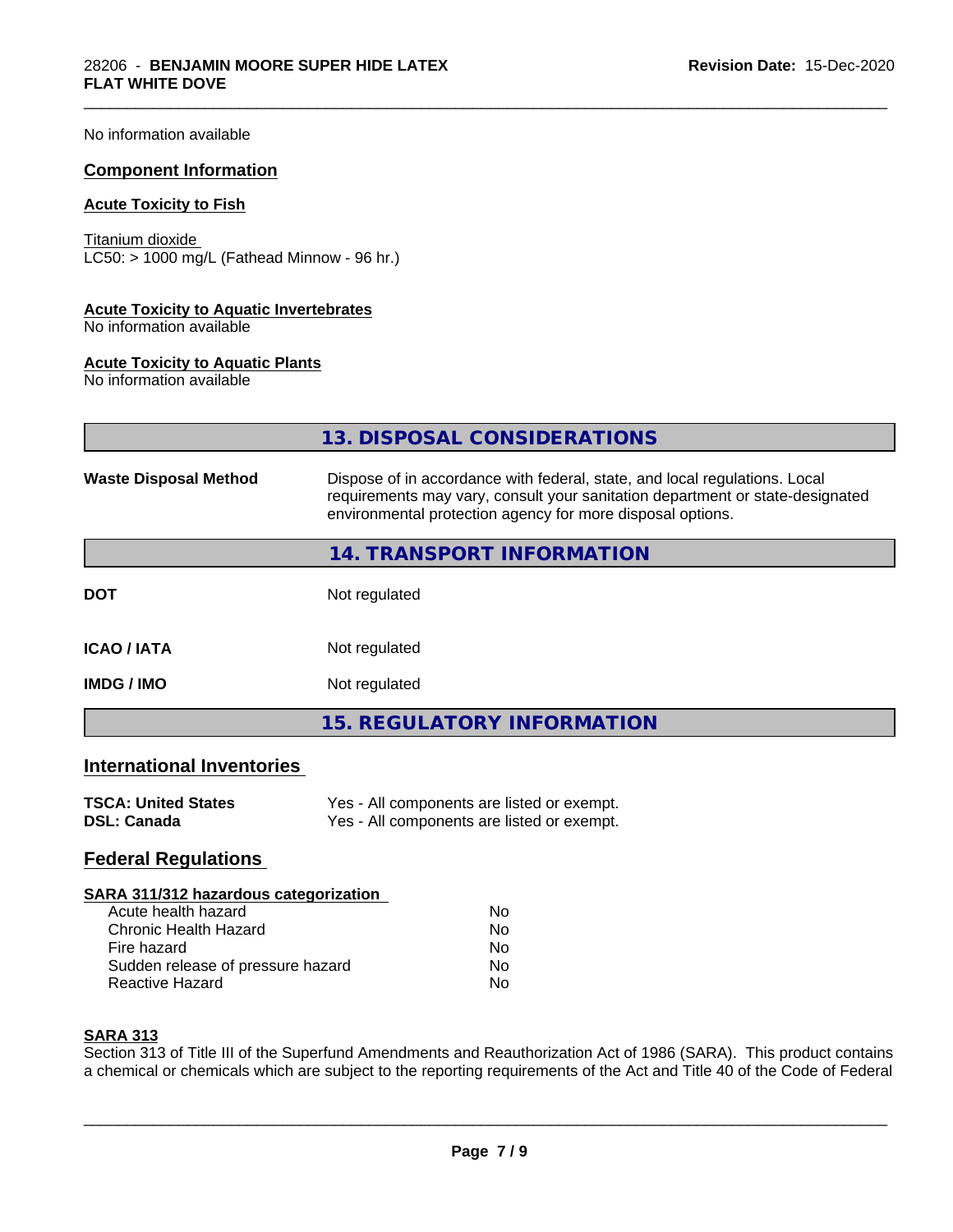Regulations, Part 372:

*None*

## **Clean Air Act,Section 112 Hazardous Air Pollutants (HAPs) (see 40 CFR 61)**

This product contains the following HAPs:

*None*

## **US State Regulations**

## **California Proposition 65**

**AVIMARNING:** Cancer and Reproductive Harm– www.P65warnings.ca.gov

#### **State Right-to-Know**

| <b>Chemical name</b> | Massachusetts | <b>New Jersey</b> | Pennsylvania |
|----------------------|---------------|-------------------|--------------|
| Limestone            |               |                   |              |
| Titanium dioxide     |               |                   |              |
| Diatomaceous earth   |               |                   |              |
| Silica amorphous     |               |                   |              |

\_\_\_\_\_\_\_\_\_\_\_\_\_\_\_\_\_\_\_\_\_\_\_\_\_\_\_\_\_\_\_\_\_\_\_\_\_\_\_\_\_\_\_\_\_\_\_\_\_\_\_\_\_\_\_\_\_\_\_\_\_\_\_\_\_\_\_\_\_\_\_\_\_\_\_\_\_\_\_\_\_\_\_\_\_\_\_\_\_\_\_\_\_

**Legend**

X - Listed

**16. OTHER INFORMATION**

| HMIS - | Health: 1 | Flammability: 0 | <b>Reactivity: 0 PPE: -</b> |  |
|--------|-----------|-----------------|-----------------------------|--|
|        |           |                 |                             |  |

#### **HMIS Legend**

- 0 Minimal Hazard
- 1 Slight Hazard
- 2 Moderate Hazard
- 3 Serious Hazard
- 4 Severe Hazard
- \* Chronic Hazard

X - Consult your supervisor or S.O.P. for "Special" handling instructions.

*Note: The PPE rating has intentionally been left blank. Choose appropriate PPE that will protect employees from the hazards the material will present under the actual normal conditions of use.*

*Caution: HMISÒ ratings are based on a 0-4 rating scale, with 0 representing minimal hazards or risks, and 4 representing significant hazards or risks. Although HMISÒ ratings are not required on MSDSs under 29 CFR 1910.1200, the preparer, has chosen to provide them. HMISÒ ratings are to be used only in conjunction with a fully implemented HMISÒ program by workers who have received appropriate HMISÒ training. HMISÒ is a registered trade and service mark of the NPCA. HMISÒ materials may be purchased exclusively from J. J. Keller (800) 327-6868.*

 **WARNING!** If you scrape, sand, or remove old paint, you may release lead dust. LEAD IS TOXIC. EXPOSURE TO LEAD DUST CAN CAUSE SERIOUS ILLNESS, SUCH AS BRAIN DAMAGE, ESPECIALLY IN CHILDREN. PREGNANT WOMEN SHOULD ALSO AVOID EXPOSURE.Wear a NIOSH approved respirator to control lead exposure. Clean up carefully with a HEPA vacuum and a wet mop. Before you start, find out how to protect yourself